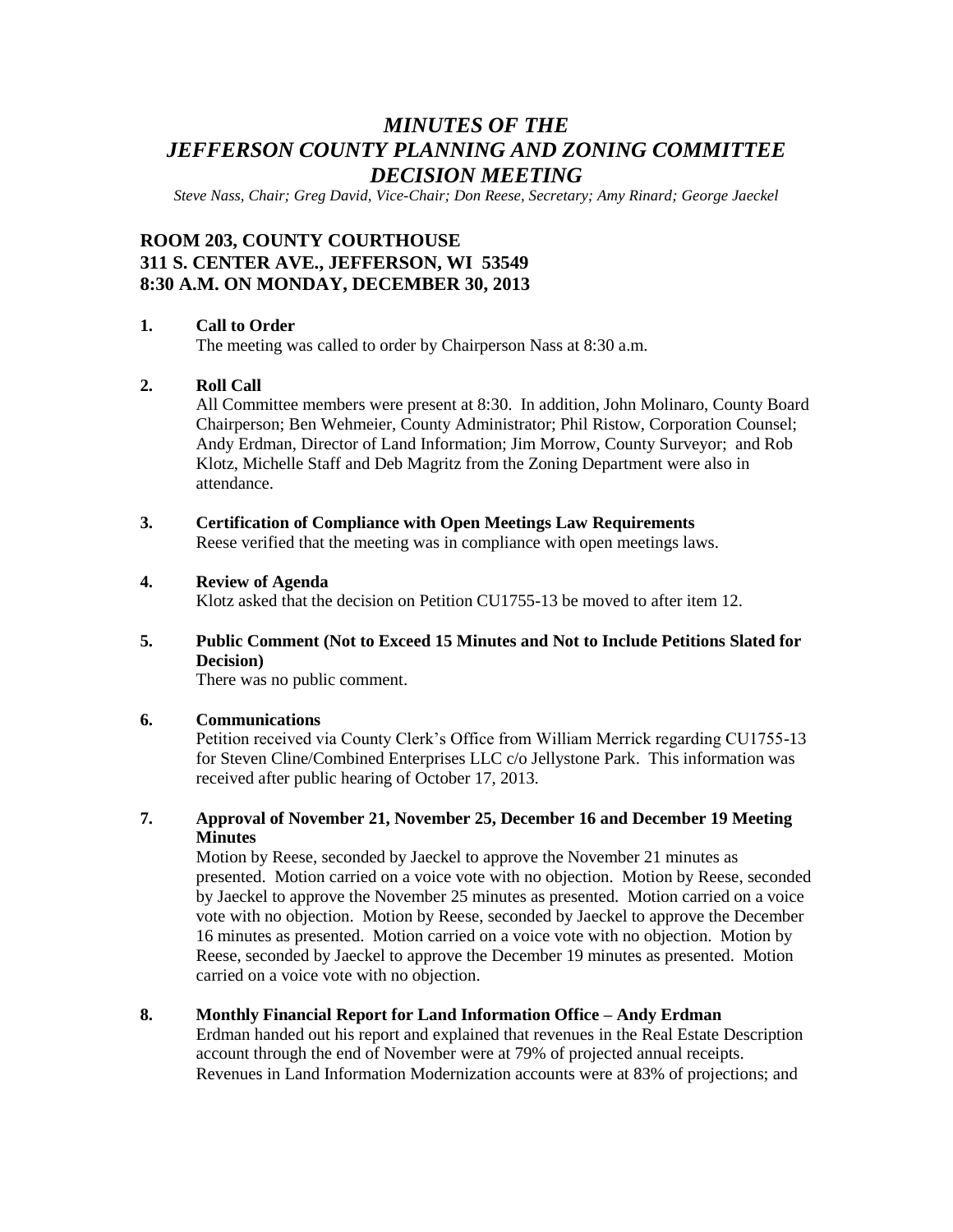the Highway Department has been billed for the surveyor's work. Motion by Nass, seconded by David to accept the report; motion carried on a voice vote with no objection.

#### **9. Monthly Financial Report for Zoning – Rob Klotz**

Klotz handed out his report and noted that this year's revenues are slightly up from last year's and considerably more than was budgeted. Motion by Reese, seconded by Jaeckel to accept the report; motion carried on a voice vote with no objection.

#### **10. Revision of the Land Records Modernization Plan to Include Scanning of Old Tax Rolls – Andy Erdman**

Erdman handed out a "Tax Roll Scanning Proposal Evaluation" dated 12/25/13 and explained that the Land Records Modernization Plan has to be amended in order for funds to be used for new land records projects. Motion by Reese, seconded by David to amend the Land Records Modernization Plan to allow for this tax roll scanning. Motion carried on a voice vote with no objection.

## **11. Evaluation of Proposals and Selection of a Vendor to Provide Scanning and Indexing of Property Tax Rolls from 1915 to 1995 – Andy Erdman**

Erdman noted that there are about 500 bound pages and 1400 unbound pages to be scanned; \$40,000 was budgeted for the project. The County received bids from three vendors, and the recommendation was to contract with the lower bidder, Alternative Microimaging. Motion by Reese, seconded by Jaeckel to approve the bid of Alternative Microimaging; motion carried on a voice vote with no objection. Wehmeier and Ristow suggested reviewing the work after partial completion.

## **12. Discussion and Possible Action on Extraterritorial Plat Sign Off by Municipalities with CSM Review Ordinances Adopted Under Their Extraterritorial Plat Review Authority**

Klotz explained and asked whether he should continue to require extraterritorial plat approval before signing final surveys, and the consensus was that he should continue as he has. Secondly, Nass suggested that municipalities be invited to sit down and discuss this issue further with the Zoning Department. Though no motion was made, the Committee took a voice vote with no objection.

The meeting moved to decision on CU1755-13 for Steven M Cline/Combined Enterprises LLC, c/o Jellystone Park, a part of agenda item #15.

## *Please see individual files for a complete record of the following decisions:*

**APPROVED WITH CONDITIONS** CU1755-13 – Steven M Cline/Combined Enterprises LLC, c/o Jellystone Park, Town of Koshkonong. After holding two hearings, with considerable data turned in from both petitioner and opponents, and with lengthy discussion at two decision meetings, there was a motion by Nass, seconded by Jaeckel to approve the request with many conditions. Motion carried on a voice vote with no objection.

A brief break was taken at 10:37 a.m. The meeting resumed at 10:42 a.m.

**13. Decision on Petition R3674A-13 for Marcella Tourbier Trust, Town of Watertown** Klotz explained the situation to date. Motion by Reese, seconded by Rinard to **POSTPONE** the decision for a new preliminary certified survey map showing proposed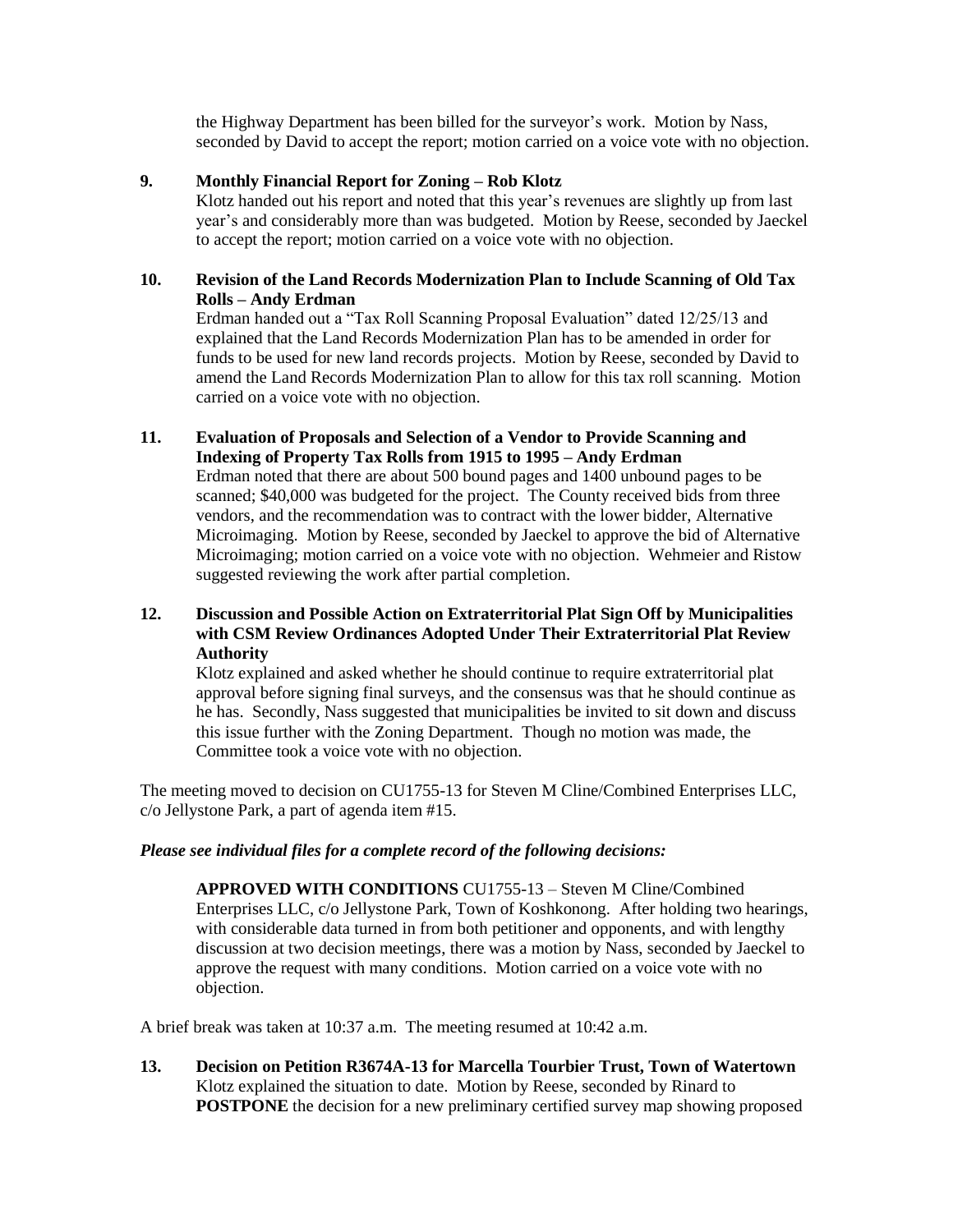lot location either adjacent to the cemetery or to the existing farm consolidation lot, with either having access on Wesley Road. Motion carried on a voice vote with no objection.

## **14. Decision on Petition R3684A-13 for Nancy Hohensee, Town of Watertown, Previously Considered on November 25, 2013 and Postponed**

Motion by Nass, seconded by David to **APPROVE** the revised preliminary certified survey map showing a 5-acre farm consolidation lot and a redesigned 2-acre vacant building site. This utilizes the last available A-3 zone for the property, so rezoning is conditioned upon recording of an affidavit acknowledging that fact. It is further conditioned upon road access approval, upon receipt by Zoning of a soil test showing sites for installation of both initial and replacement private sewage systems, and upon approval and recording of a final certified survey map for the lots. Motion carried on a voice vote with no objection.

## **15. Decisions on Petitions Presented in Public Hearing on December 19:**

**APPROVE WITH CONDITIONS** R3690A-13 – Dane & Tammy Hartwig/Darryl & Donna Hartwig Property, Town of Farmington on a motion by Reese, seconded by Nass. Motion carried on a voice vote with no objection.

**APPROVE WITH CONDITIONS** R3691A-13 – Susan, Michael & Matthew Meracle, Town of Sullivan on a motion by Reese, seconded by Jaeckel. Motion carried on a voice vote with no objection.

**APPROVE WITH CONDITIONS** R3692A-13 & R3693A-13 – Scott & Sherry Schreiber, Town of Palmyra, both on motions by Reese, seconded by Jaeckel. Both motions carried on voice votes with no objection.

**APPROVE WITH CONDITIONS** CU1764-13 – Zwolanek Trust, Town of Sumner on a motion by Nass, seconded by Jaeckel. Motion carried on a voice vote with no objection.

**APPROVE WITH CONDITIONS** CU1765-13 - Lori Hoyt, Town of Cold Spring on a motion by Reese, seconded by Jaeckel. Motion carried on a voice vote with no objection.

## **16. Future Agenda Items**

January 27, 2014 Towns Association Meeting at 7:00 p.m. in the Courthouse

## **17. Upcoming Meeting Dates**

January 13, 8:00 a.m. - Site Inspections Beginning in Courthouse Room 203 January 16, 7:00 p.m. – Public Hearing in Courthouse Room 205 January 27, 8:30 a.m. – Decision Meeting in Courthouse Room 203 February 17, 8:00 a.m. – Site Inspections Beginning in Courthouse Room 203 February 20, 7:00 p.m. – Public Hearing in Courthouse Room 205 **(David may not be able to attend)**

February 24, 8:30 a.m. – Decision Meeting in Courthouse Room 203

## **18. Adjourn**

Motion by Reese, seconded by Jaeckel to adjourn at 11:07 a.m. Motion carried on a voice vote with no objection.

Don Reese, Secretary